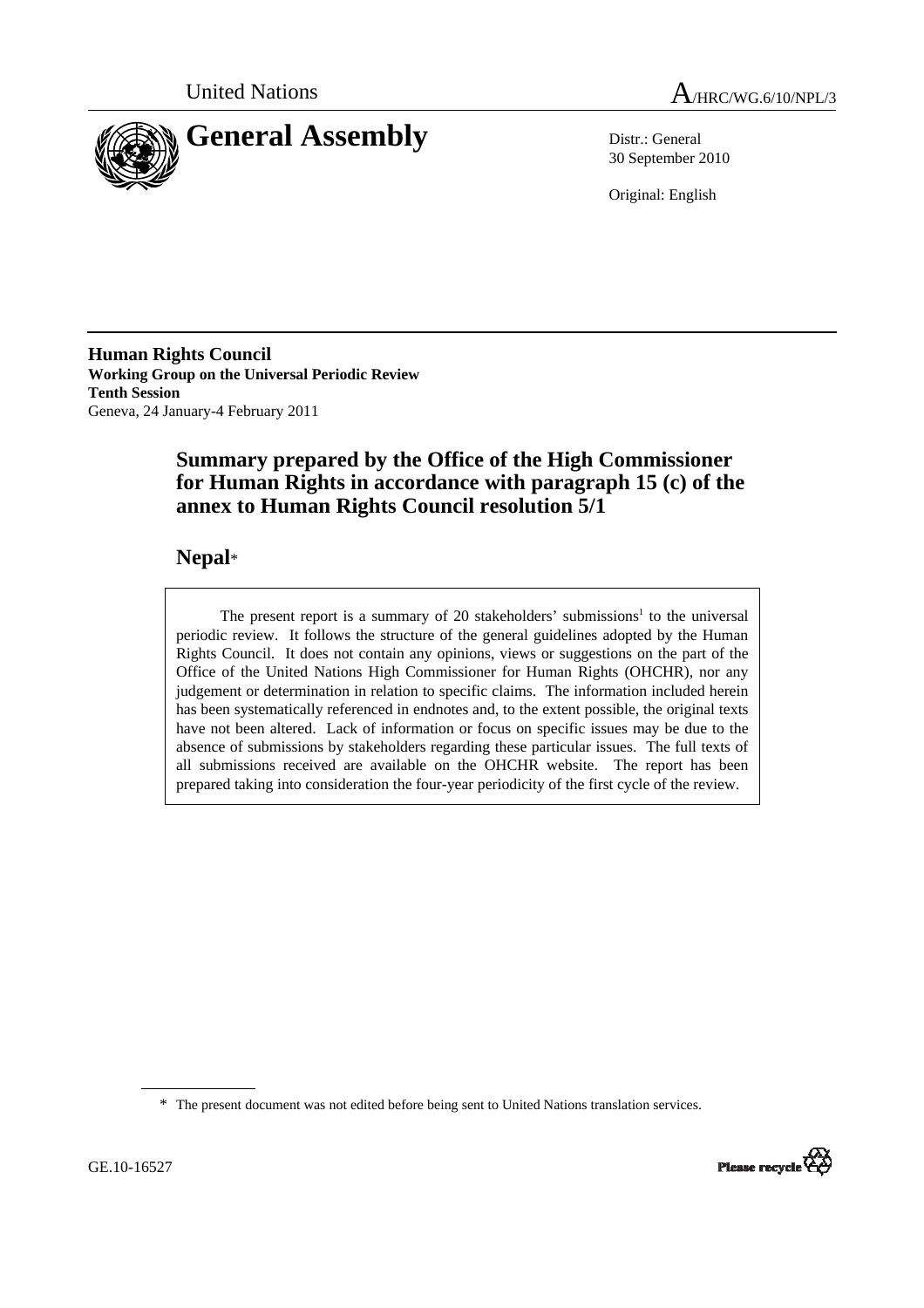# **I. Background and framework**

## **A. Scope of international obligations**

1. A joint submission by three Nepali coalitions of civil society organizations (NGO Coalitions) recommended that Nepal ratify, inter alia, the International Convention for the Protection of All Persons from Enforced Disappearance, the International Convention on the Protection of the Rights of All Migrant Workers and Members of Their Families, the Convention relating to the Status of Refugees and the Convention against Transnational Organized Crime and its Protocols, the Rome Statute of the International Criminal Court, the Optional Protocols to the International Covenant on Economic, Social and Cultural Rights and to the Convention against torture and other cruel, inhumane or degrading treatment or punishment, the Additional Protocols to the Geneva Conventions, and that it accept the individual complaints procedure under the International Convention on the Elimination of All Forms of Racial Discrimination and the Convention Against Torture.<sup>2</sup> A number of organisations called on Nepal to ratify the United Nations Protocol to Prevent, Suppress and Punish Trafficking in Persons, Especially Women and Children.<sup>3</sup>

2. Education International (EI) further called for the ratification of the International Labour Organisation Convention No. 87 and adoption of policy measures to respect the right of workers' organisations to organize their activities, to hold meetings and to bargain collectively.<sup>4</sup> Save the Children Nepal (SCN) recommended that the Government ratify immediately, inter alia, the Hague Convention on Protection of Children and Cooperation in Respect of Inter-country Adoption, the Convention against Discrimination in Education and the Convention on Technical and Vocational Education.<sup>5</sup> The Unrepresented Nations and Peoples Organisation (UNPO) urged Nepal to sign and adhere to the 1967 United Nations Protocol on Refugees.<sup>6</sup>

## **B. Constitutional and legislative framework**

3. The NGO Coalitions noted that the Interim Constitution contained a long list of human rights, but that in the absence of the right to an effective remedy, these rights had yet to be realized. A number of national laws directly contradicted the treaties to which Nepal is party. It recommended incorporating international legal obligations into Nepali law through the adoption of a Human Rights Act.<sup>7</sup> The Asian Legal Resource Centre and Advocacy Forum (ALRC\_AF) made a similar recommendation.<sup>8</sup>

4. A joint submission by three national human rights institutions (National Institutions) noted that in recent years the Government, Parliament and Judiciary appeared active in internalizing the provisions of international human rights instruments, and that the higher judiciary had played an active role toward eliminating discrimination.<sup>9</sup> Christian Solidarity Worldwide (CSW) urged Nepal to ensure that the provisions of international treaties ratified by Nepal were fully incorporated into its new constitution.<sup>10</sup>

5. The NGO Coalitions urged measures to ensure that war crimes, crimes against humanity, genocide as well as disappearances, torture, extrajudicial killings and violence against women, and recruitment of children were crimes under domestic law.<sup>11</sup> It recommended that the Government ensure that Nepal's new Constitution is adopted through full consultation with its people.12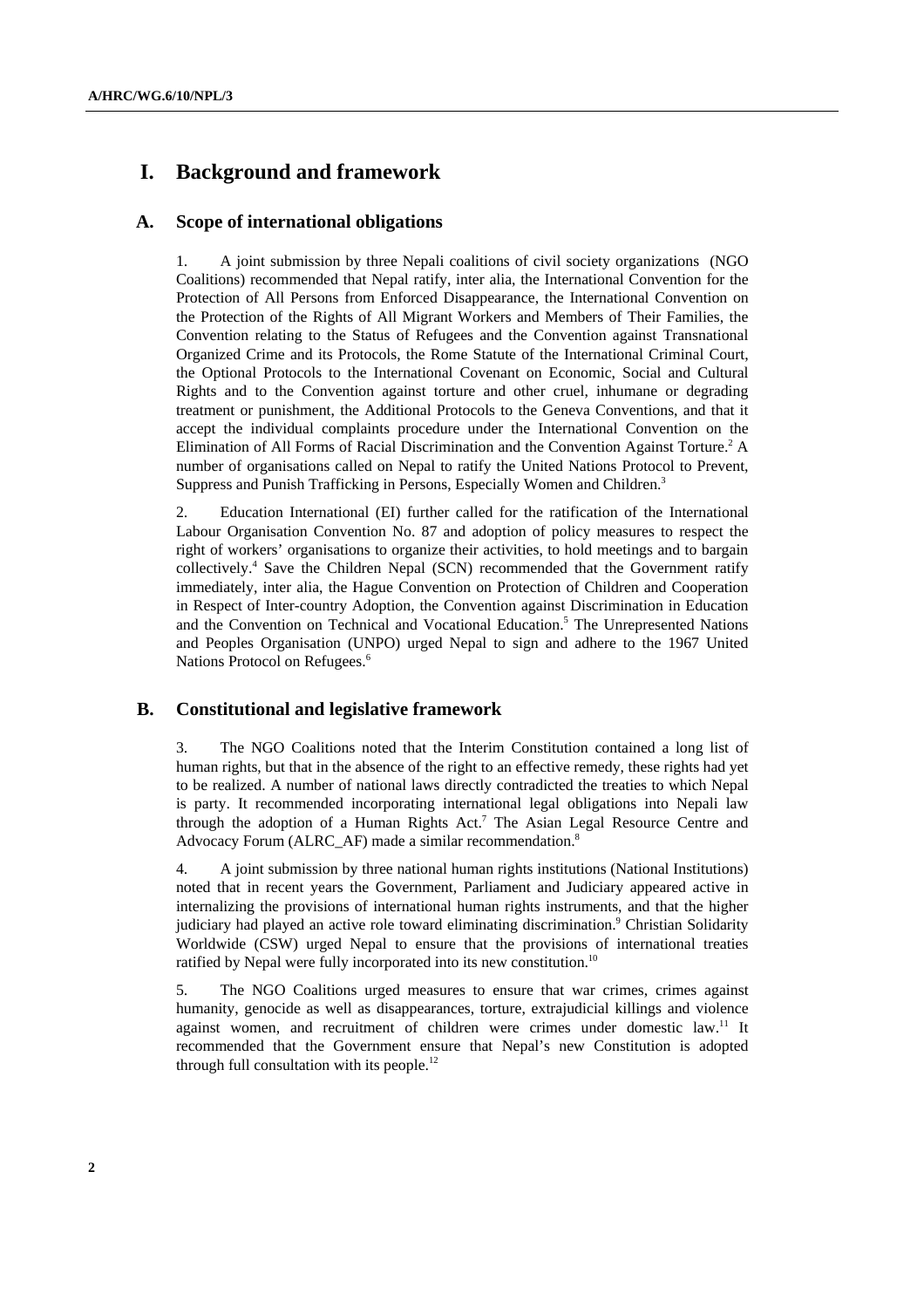## **C. Institutional and human rights infrastructure**

6. The National Institutions noted that many court decisions and recommendations of the National Human Rights Commission (NHRC) had not been implemented.13 They expressed concern at some provisions in the NHRC Bill, including on staff management and financial autonomy, and at the removal of the phrase 'independence and autonomy' of the NHRC.<sup>14</sup>

7. The NGO Coalitions recommended taking measures to ensure the independence and autonomy of all national human rights institutions, strengthening their capacity and performance by allocating adequate resources and continuing to consider implementing recommendations made by them.15 The National Institutions recommended that the National Women Commission and the National Dalit Commission be given equal legal status, in compliance with the Paris Principles.<sup>16</sup>

8. ECPAT International (ECPAT) called for the establishment of an independent, autonomous, constitutional institution to monitor children's rights, independently investigate and act on complaints.<sup>17</sup> SCN made a similar call, suggesting alternatively a special commissioner for child rights within the NHRC.<sup>18</sup> It also called for mechanisms at village and municipality levels to safeguard and fulfill child rights.<sup>19</sup> The National Institutions noted that a separate Government Ministry had been formed to deal with issues relating to children. Child Welfare Committees had been formed in all districts with the responsibility of coordination on issues relating to children.<sup>20</sup>

### **D. Policy measures**

9. SCN recommended that the Government continue consultations with civil society on policy reform and expedite endorsement of the Child Rights Act, Education Regulation, Child Protection Policy, minimum standards for child care homes and child policy.<sup>21</sup>

# **II. Promotion and protection of human rights on the ground**

### **A. Cooperation with human rights mechanisms**

10. ALRC\_AF urged the Government to implement the recommendations of special procedures, treaty bodies and the outcomes of the UPR without fail or undue delay and implement all relevant findings of the 1990 Mallick Commission and the 2006 Rayamajhi Commission.<sup>22</sup>

11. Nepal Dialogforum für Frieden und Menschenrechte (Dialogforum) called on the Government to support OHCHR in Nepal as an important body for human rights monitoring.23 The International Commission of Jurists (ICJ) added that it was essential for Nepal to cooperate with international human rights mechanisms, including the OHCHR's field office, Special Procedures and the treaty bodies.<sup>24</sup> ICJ called on Nepal to invite the relevant thematic mandates of the Human Rights Council to visit, including the Working Group on Enforced and Involuntary Disappearances, the Special Rapporteur on torture and other cruel, inhuman or degrading treatment or punishment**,** and the Special Rapporteur on extrajudicial, summary or arbitrary execution.<sup>25</sup>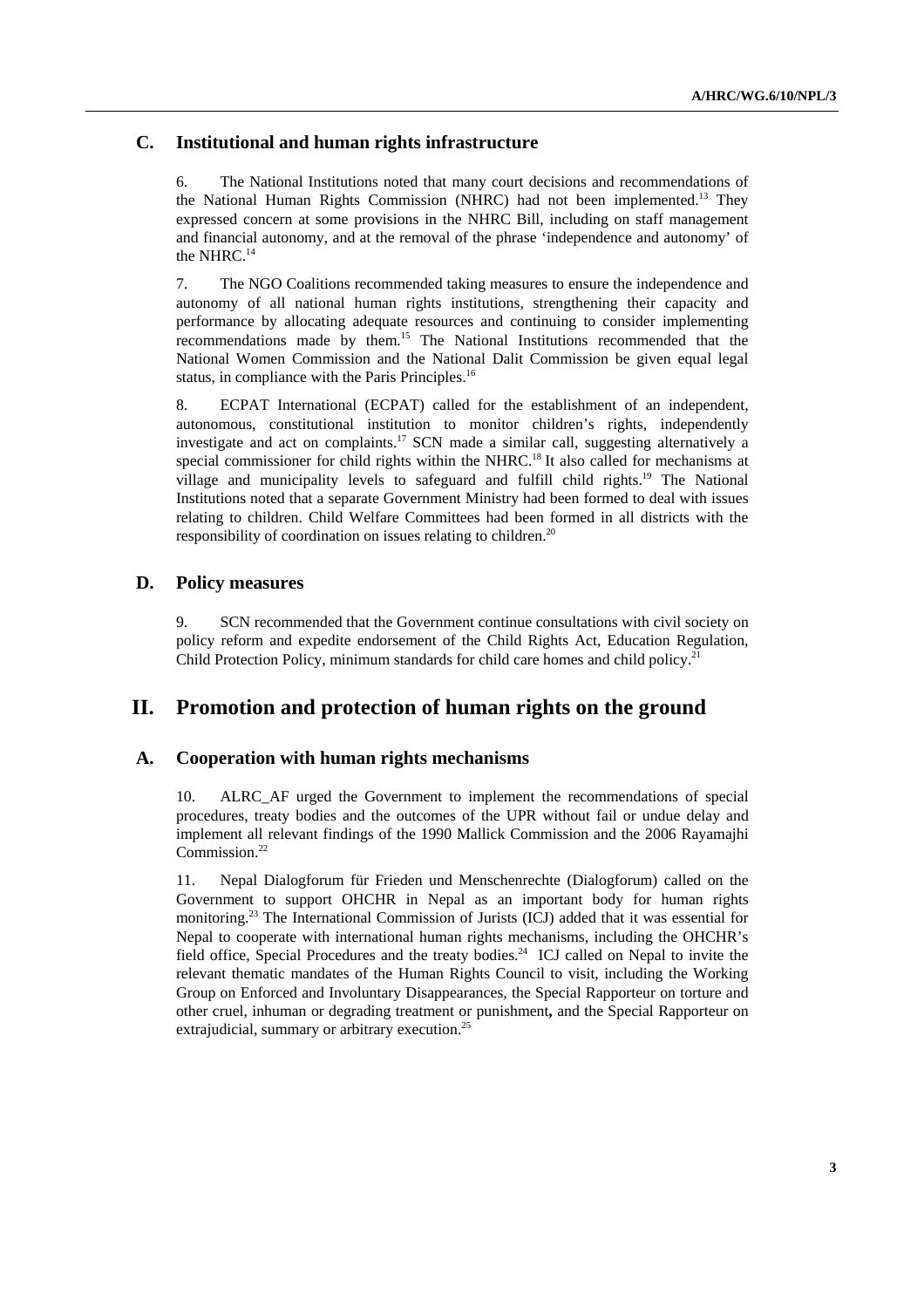# **B. Implementation of international human rights obligations, taking into account applicable international humanitarian law**

### **1. Equality and non-discrimination**

12. The NGO Coalitions cited widespread discrimination against Dalits, women, Madhesi, indigenous peoples, persons with disabilities, Muslims and other religious minorities, sexual and gender minorities and other marginalized groups. These groups continued to be severely underrepresented in most of the public sector, including decisionmaking bodies, the civil service, the judiciary, law enforcement agencies, and local authorities.<sup>26</sup> SCN expressed deep concern at widespread discriminatory practices, more prevalent in semi-urban and rural areas, against girl children, Dalit children, children with disabilities, children with HIV and AIDS. $27$ 

13. According to the NGO Coalitions, the Government had failed to take measures to eliminate caste-based discrimination and untouchability and made little effort to implement relevant recommendations of UN mechanisms, particularly regarding proportional representation in the Government, legislative bodies and the judiciary.<sup>28</sup> The National Institutions noted that Dalits constituted less than one per cent of the civil service, police and other public sector agencies, $29$  were frequently landless and in some instances worked as bonded labourers.<sup>30</sup> Dialogforum also cited discriminatory access to traditional resources such as land, forests, water and fishing areas.<sup>31</sup> The NGO Coalitions called for a separate law to eliminate caste-based discrimination and for policies, laws and programs to provide adequate areas of land to landless Dalit families.<sup>32</sup>

14. The NGO Coalitions cited 62 existing laws with discriminatory provisions against women and another 49 containing degrading and prejudicial provisions.<sup>33</sup> The National Institutions noted that in general women fall among the poorer section of population.<sup>34</sup> It also stated that the Government had not met its commitment regarding the abolition of harmful traditional practices, such as witchcraft accusations, dowry deaths and child marriage.35 It called for measures to discourage cultural practices violating women's rights, and to eliminate dowry.<sup>36</sup> The NGO Coalitions noted that children born to Nepali women married to a foreigner were denied citizenship, as were foreign women married to Nepali men.<sup>37</sup>

15. The NGO Coalitions noted de facto discrimination against persons with disabilities in the fields of education, employment, health, housing and other areas. It called for urgent policies to provide reasonable accommodation for employment, transportation, sports and health services for persons with disabilities, and stricter measures to combat discrimination.<sup>38</sup>

16. The Blue Diamond Society (BDS) noted that the Government had introduced a budget to support LGBTI programs, but indicated that this was very small.<sup>39</sup>

#### **2. Right to life, liberty and security of the person**

17. ALRC\_AF stated that security remained fragile in Nepal, notably in the Tarai (plains) region. In July 2009, the Government had launched the Special Security Programme to curb the violent, criminal activities of such groups, but there were allegations of torture and extra-judicial killings related to that Programme.40 ALRC\_AF also noted that between February and October 2009, it had recorded 12 cases of alleged extra-judicial executions in Tarai.<sup>41</sup> The National Institutions drew attention to frequent killings by different armed criminal groups, especially in southern Madhesh and the eastern hills, as well as recorded cases of killing by security personnel, citing the killing of three Dalit women, including a 12 year girl, by a Nepal Army patrol in Bardia National Park in March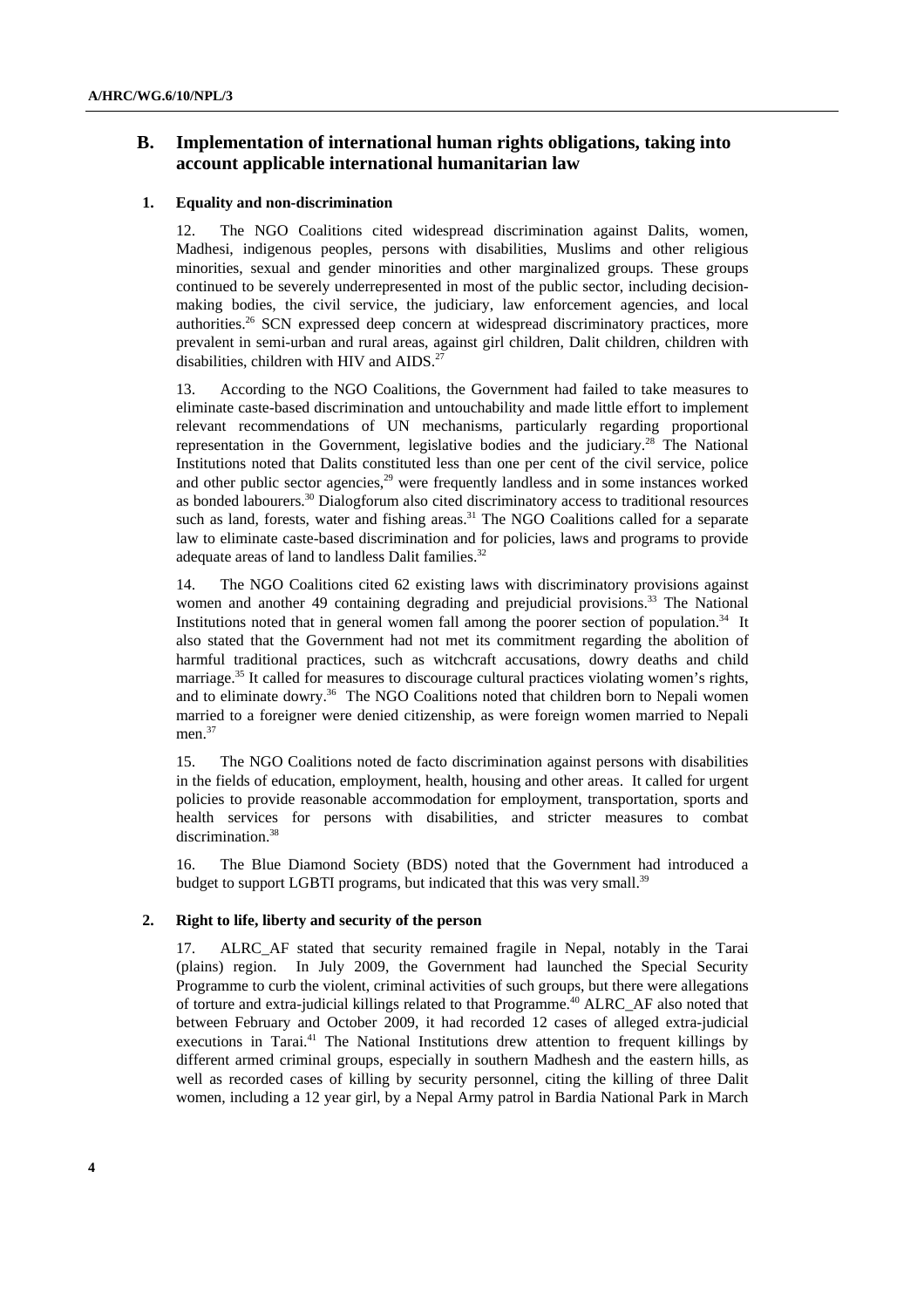2010. The National Institutions called on the Government to prosecute the perpetrators and provide adequate reparation for families of the victims.<sup>42</sup>

18. The NGO Coalitions stated that torture was systematically practised by the police during criminal investigations and that there was no effective redress. It called for legislation in this regard and for the impartial investigation of complaints.<sup>43</sup> SCN informed that children deprived of liberty were still more frequently tortured than adults in Nepal.44 ALRC\_AF cited information according to which close to 20 percent of detainees claimed to have been tortured.<sup>45</sup>

19. BDS noted that many lesbian, gay, bisexual, transsexual and intersex (LGBTI) persons still faced abuses, especially in smaller towns, and that security forces had not been proactive in protecting them. It stated that an increasing number of lesbians and gays were being harassed and charged on false charges by the army and police. BDS indicated that Nepal had made tremendous progress on sexual and gender minority rights, especially after a Supreme Court decision three years ago ordering Nepal to issue citizenship IDs to third genders according to their gender identity and to amend all discriminatory laws and policies against LGBT. However, sexual and gender minorities still faced marginalization and discrimination and the Supreme Court decision had not been implemented.<sup>46</sup>

20. The NGO Coalitions noted that access to lawyers by detainees was very limited. It called on the Government to comply with its international obligations on conditions of detention and take measures to ensure that persons below 18 were deprived of liberty only as a last resort and separated from adults in detention.<sup>47</sup>

21. The NGO Coalitions noted that domestic violence, trafficking, rape and sexual harassment remained largely unaddressed, mainly due to the lack of a comprehensive legal framework and ineffective enforcement of existing laws. It called for measures to ensure that violence against women and girls was prevented and allegations effectively investigated and prosecuted.<sup>48</sup>

22. ALRC\_AF noted that despite domestic violence being punishable by law, violence against women, notably from lower castes, persisted.<sup>49</sup>

23. The International Catholic Child Bureau (BICE) noted that sexual abuse and rape frequently affected girls below the age of 18 and often occurred at home, in educational institutions or at the work place. Poverty and lack of education as well as lacking implementation, coordination and consistency among law enforcing agencies were among the root causes. $50$ 

24. SCN further noted that complaints about rape cases could not be filed after a period of 35 days.<sup>51</sup> It called for immediate measures, including legislation, to protect children from sexual abuse, to establish child-friendly administrative and judicial procedures for child victims and witnesses of crimes, and to ban corporal punishment.<sup>52</sup>

25. The NGO Coalitions cited estimates that over 20,000 children were working as prostitutes in Kathmandu Valley.<sup>53</sup> ECPAT noted that although there were specific policies and laws tailored to protect children, the normative framework to protect children from sexual exploitation was not fully aligned with international legal standards. Child rights were undermined by political instability and a climate of impunity.<sup>54</sup> National policies and laws were focused on trafficking and not on preventing and combating other forms of sexual exploitation, such as child sex tourism and child pornography. ECPAT identified the lack of coordination among implementing agencies and the lack of committed financial resources as the main weaknesses.<sup>55</sup> It called for access to adequate care, recovery and reintegration services for child victims throughout the country.56

26. SCN expressed grave concern at the high number of women and girls trafficked to a neighbouring country for commercial sex. It called on the Government to establish or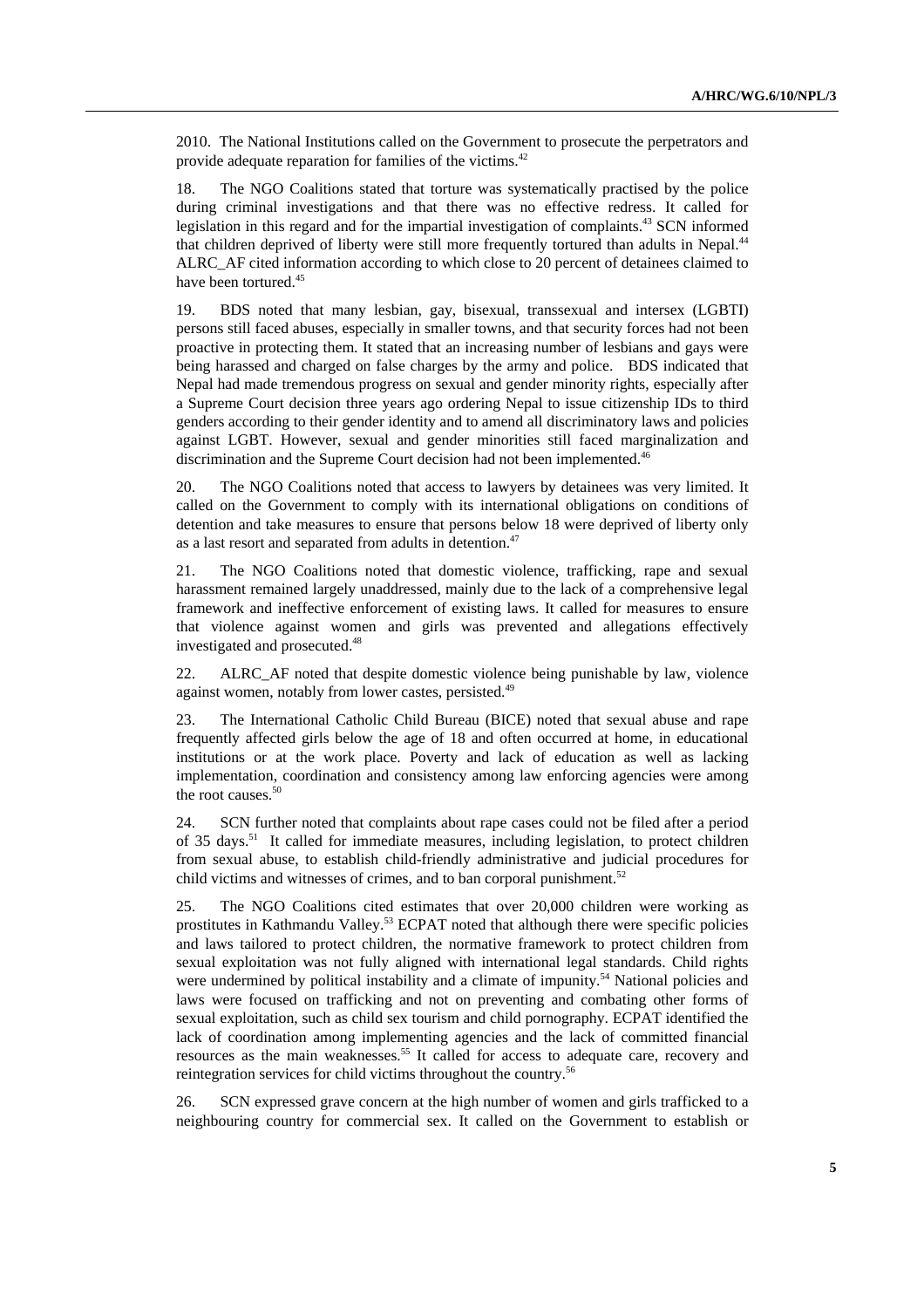strengthen mechanisms to fight inter-country trafficking in persons, especially children, prosecute perpetrators, and provide protection, social rehabilitation and compensation for victims.<sup>57</sup>

27. BICE noted that the most vulnerable children, including orphans, children belonging to marginalized groups, such as Dalits, refugee children, children in remote villages, internally displaced children and street children were also most exposed to trafficking.<sup>58</sup> Due to a lack of adequate protection for witnesses and victims, many children who were saved from the traffickers had been re-trafficked.<sup>59</sup> BICE called for effective mechanisms and policies to ensure safe migration of women for foreign employment. $60$  Jubilee Campaign  $J(C)$  called for regulations to provide greater protection to trafficking victims, <sup>61</sup> and for substantially increased law enforcement activity against trafficking of women and children.<sup>62</sup>

28. BICE noted that although marriage was legally allowed from the age of 20, a third of all marriages involved girls below 16. Early pregnancy was often a threat to the health of young girls and their children.63 The National Institutions also cited the practice of making offerings of a girl child in the name of gods or goddesses, and bonded labour of a girl child in payment of loans from landlords<sup>64</sup> BICE called for comprehensive national research on child trafficking, violence and sexual abuse against children, and early marriage, and for strengthening of awareness-raising programs concerning social and cultural practices and beliefs which lead to discrimination, abuse, child marriage and violence against children. BICE also called for a national Child Protection Code.<sup>65</sup>

29. The National Institutions noted that child labour was common in Nepal.<sup>66</sup> The NGO Coalitions noted that the number of children involved in the worst forms of child labour was increasing and that there was no Government monitoring or assistance.<sup>67</sup> According to BICE, children were trafficked for domestic work, forced begging, marriage, carpet weaving, sex trade and slavery.<sup>68</sup> SCN observed employment of children in hazardous sectors such as quarries, brick kilns, mining, road construction, transportation, restaurants and roadside hotels.<sup>69</sup> SCN also called for strict enforcement of the law prohibiting harmful practices that violate the rights of girls.<sup>70</sup> JC called on Nepal to protect children from hazardous living or working conditions.<sup>71</sup>

30. The National Institutions observed that some of the children who had been used as combatant or in other functions during the conflict were now spending their lives in the streets without work or development opportunities.<sup>72</sup> The National Institutions also noted that children were frequently used in demonstrations and campaigning activities by political parties.<sup>73</sup>

31. The Global Initiative to End All Corporal Punishment of Children noted that in Nepal corporal punishment was lawful in the home and there was no explicit prohibition of corporal punishment in schools. Corporal punishment was also lawful as a disciplinary measure in penal institutions and in alternative care settings.<sup>74</sup>

#### **3. Administration of justice, including impunity, and the rule of law**

32. The NGO Coalitions noted that after the decade-long armed conflict, victims of war crimes, crimes against humanity, extrajudicial killings, disappearances, kidnapping, torture, rape and sexual violence were still waiting for truth, justice and reparation. It added that there was no political will to bring perpetrators to justice.<sup>75</sup> ALRC\_AF similarly expressed concern that past human rights violations by either side to the conflict, and those perpetrated since the end of conflict, had not been effectively investigated or prosecuted. It stated that the institutions of the rule of law, notably the police and prosecution, were failing to protect human rights, using the lack of political progress as a pretext.<sup>76</sup>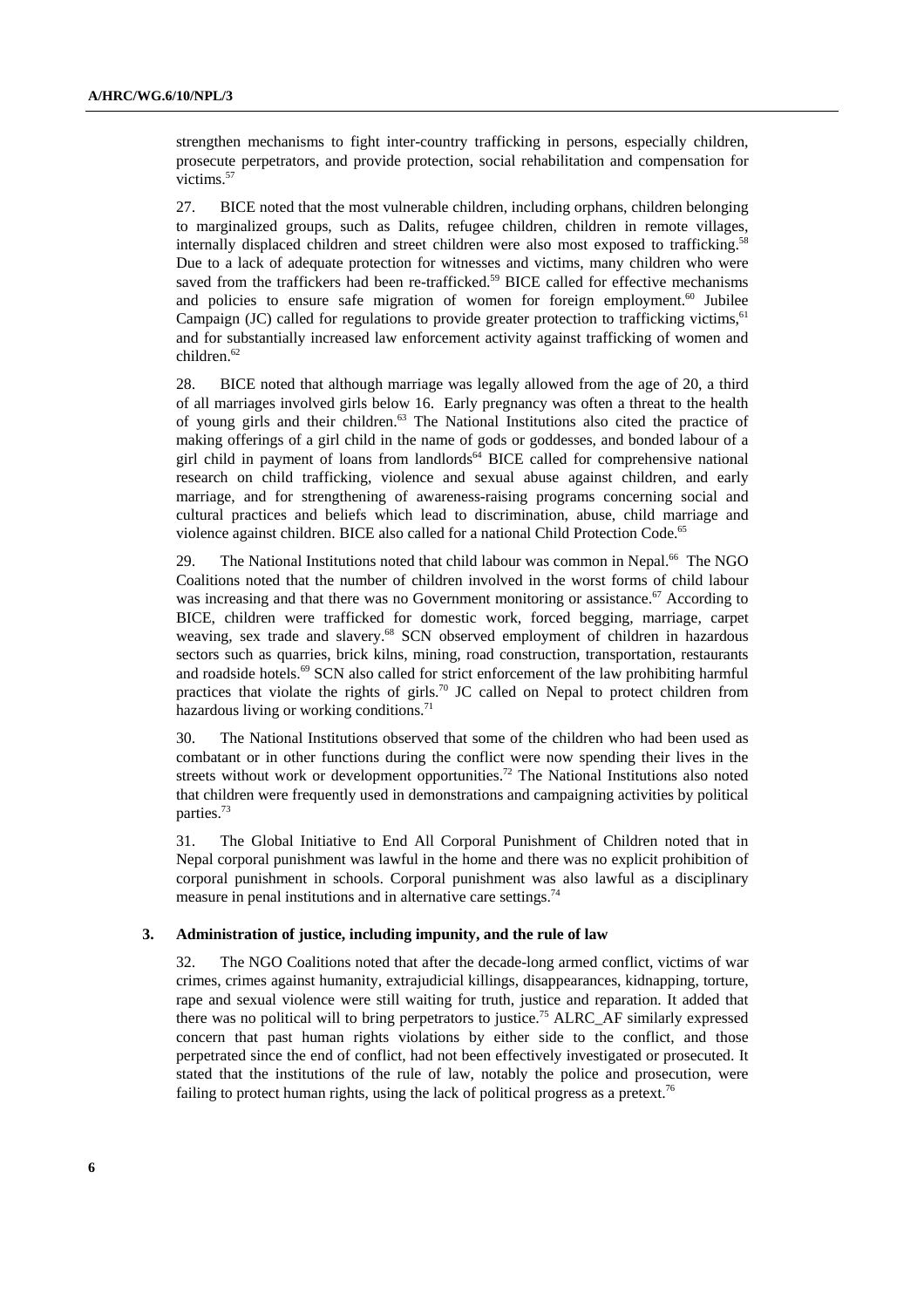33. The NGO Coalitions indicated that the police refused to investigate human rights violations, despite several court orders, and that neither the military nor the police or UCPN (Maoist party) agreed to surrender alleged perpetrators.<sup>77</sup> ALRC AF cited the case of 15year-old Maina Sunuwar, who was raped and tortured to death while in army custody in February 2004. In this case, the authorities had filed charges after sustained campaigning by human rights advocates and a Supreme Court ruling in September 2007 stating that the case should be dealt with in a civilian court. Despite the issuing of arrest warrants, the police had not arrested the suspects, and the Nepal Army had refused to hand over to the police one of the suspects, despite orders from the Prime Minister.<sup>78</sup>

34. The ICJ noted that on 10 December 2009, Human Rights Day, family members of 30 victims of serious human rights violations had simultaneously demanded the filing of complaints in 28 police stations. The police had refused to do so, stating that they needed permission 'from above' to register such complaints.79

35. The National Institutions noted the non-implementation of the recommendations of the high-level investigation commission of 2006, commonly referred to as Rayamajhi Commission. It also noted that most NHRC recommendations concerning prosecutions or departmental actions against human rights violators were not implemented. A significant number of court decisions on criminal matters were also not implemented. The government had withdrawn over a hundred criminal cases under court consideration in 2009, including cases of murder, rape and other serious criminal offences. This was believed to be due to nexus between crime and politics.<sup>80</sup>

36. Amnesty International (AI) called on the Government to investigate all outstanding allegations of crimes involving violation of human rights and international humanitarian law committed by the army, the police or Maoist forces and, where there is sufficient evidence, to prosecute those responsible before competent, independent and impartial civilian court.<sup>81</sup> AI also recommended re-assessing members of the Nepal Army currently participating in UN peace-keeping missions to ensure that they were not implicated in serious human rights violations, and reforming the vetting process to safeguard against future deployment of human rights violators.<sup>82</sup>

37. CSW remarked that the judicial system in Nepal was ineffective, due to a combination of a weak government and corruption. It urged Nepal to promote the rule of law, overhaul the justice system and eliminate the use of torture.<sup>83</sup> The NGO Coalitions recommended securing the independence of the judiciary by taking urgent action to implement court orders.<sup>8</sup>

38. The NGO Coalitions also recommended that law enforcement agencies, particularly the police, be strengthened with adequate resources and training as well as accountability mechanisms.<sup>85</sup> JC further called for reform and training of the security forces so that they would protect rather than harm individuals.<sup>86</sup>

39. ALRC\_AF called on Nepal to address the institutional weakness of the criminal justice system arising from political interference, corruption, a lack of resources and erosion resulting from the decade-long conflict. It noted that a weak policing system and a lack of effective accountability systems opened the door to corruption, discrimination and abuse of power.87 All political parties had reportedly pressured the police to refrain from investigating cases in order to protect their members.<sup>88</sup> The National Institutions noted that corruption was widespread.89

40. The National Institutions stated that delays in the delivery of justice had affected the right to a fair trial. Inadequate legal support services, including legal aid, and increased legal expenses had hindered access to justice. A number of judicial decisions relating to serious human rights violations had not been enforced. <sup>90</sup>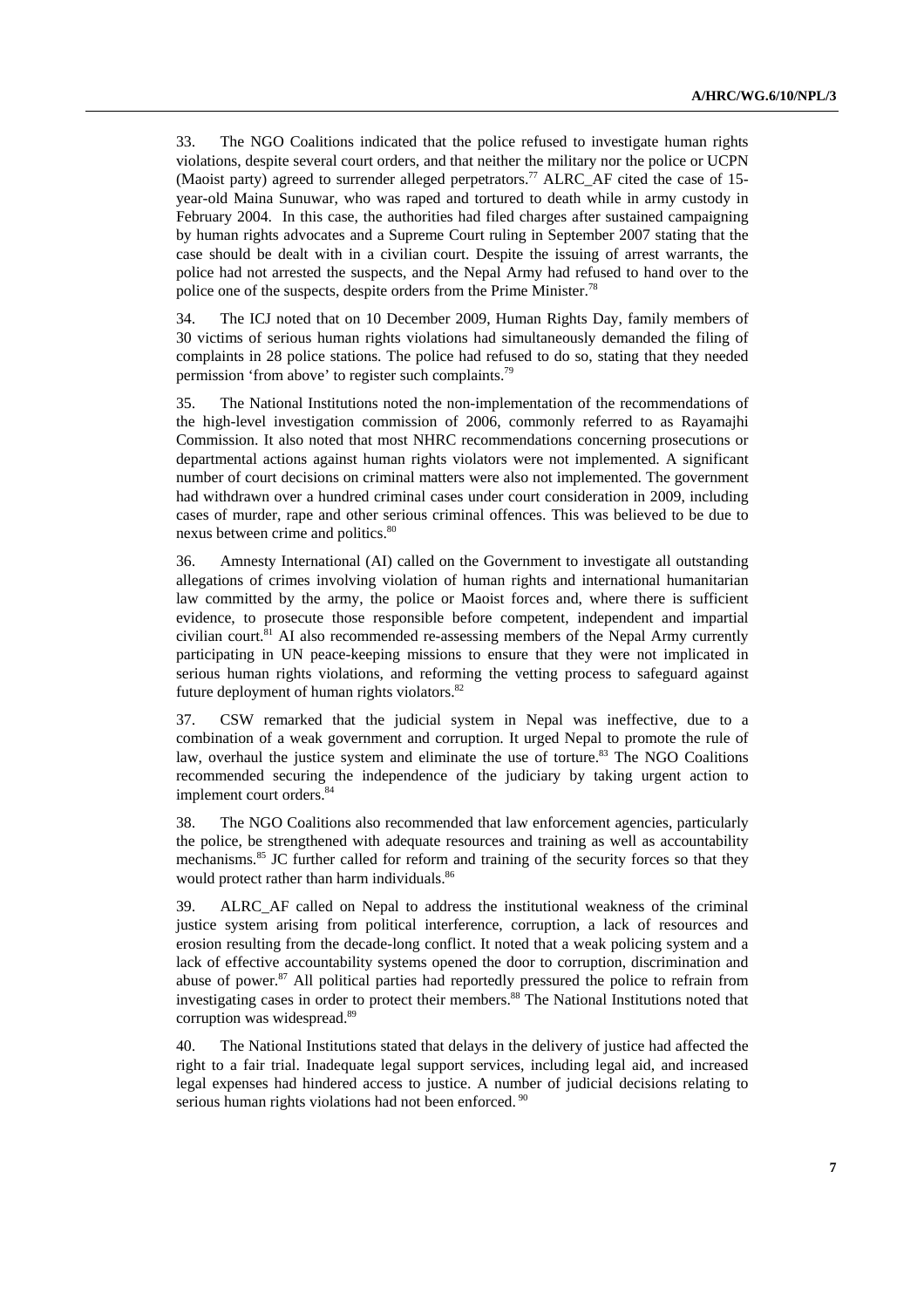41. Dialogforum called for the creation of inclusive local level complaint centers across Nepal to facilitate community reporting and access to legal aid for the poor and marginalized groups; and for training for officials, judges and lawyers in the application of human rights. $91$ 

42. EI added that the fate of many of those who had disappeared remained unknown. Between 50,000 and 70,000 people remained displaced due to the fear of Maoist reprisal on returning home.<sup>92</sup> ALRC AF noted that since the Comprehensive Peace Agreement and the establishment of an office of the OHCHR in Nepal, the number of new cases of disappearances had dropped dramatically. However, impunity continued for those responsible.<sup>93</sup>

43. ALRC\_AF noted shortcomings in the draft law on the disappearances commission, for example, including a six-month limitation for the filing of criminal complaints, and the lack of a reference to crimes against humanity and other international crimes.<sup>94</sup> AI called on the Government to expedite enactment of legislation on enforced disappearance and the Truth and Reconciliation Commission, incorporating recommended amendments to ensure they meet international standards of independence, transparency, and effectiveness. AI recommended the deletion of language providing for the possibility of amnesties, as truth and reconciliation procedures must not replace prosecution and punishment of those responsible for crimes involving human rights violation and full reparation to victims.<sup>95</sup>

44. SCN called for establishment of a juvenile court and special units within the police, public prosecutor's office and judiciary to deal with children.<sup>96</sup>

#### **4. Freedom of religion or belief, expression, association and peaceful assembly and right to participate in public and political life**

45. The European Centre for Law and Justice (ECLJ) stated that the Interim Constitution did not adequately protect religious freedom. The Interim Constitution, which established a secular state, forbade proselytizing or behaving "in a manner that may jeopardize the religion of another".<sup>97</sup> The Becket Fund for Religious Liberty (Becket Fund) noted that such restrictions threatened the philanthropic activity of many religious groups, and that the ban on conversion and proselytism was a violation of international law.<sup>98</sup> In the same vein, CSW noted that the Interim Constitution provides that "Every person shall have the right to profess, practise and preserve his or her own religion as handed down to him or her from ancient times", making the free exercise of religious beliefs contingent upon a person's descent, and excluding religious faiths which had not been present in Nepal since "ancient times."<sup>99</sup>

46. ECLJ noted that the majority of Christians in Nepal were Dalits,<sup>100</sup> and that Hindu extremists tied to the Nepali Congress had expressed their desire to see Christians leave the country.101 ECLJ also cited incidents relating to the treatment of Christian refugees from a neighbouring country during burial ceremonies.102 CSW recommended that the right to own, maintain, protect and have access to sacred sites and burial grounds be included in the new constitution.103 CSW added that in some remote areas, it was not uncommon for Christians to be accused of witchcraft and forced to leave their homes. It recommended that a statutory, multi-faith religious commission be established.104 The NGO Coalitions also recommended establishing a Muslim Commission.<sup>105</sup>

47. The NGO Coalitions noted that journalists faced serious problems, including intimidation, threats and physical harm, which encouraged self-censorship.<sup>106</sup> CSW<sup>107</sup> and EI108 expressed similar concerns. Reporters Without Borders (RSF) expressed concern that the deteriorating state of press freedom was seriously jeopardising the process of democratisation. The authorities were failing in their duty to prevent, punish and redress the harm caused by attacks against journalists and news media.<sup>109</sup>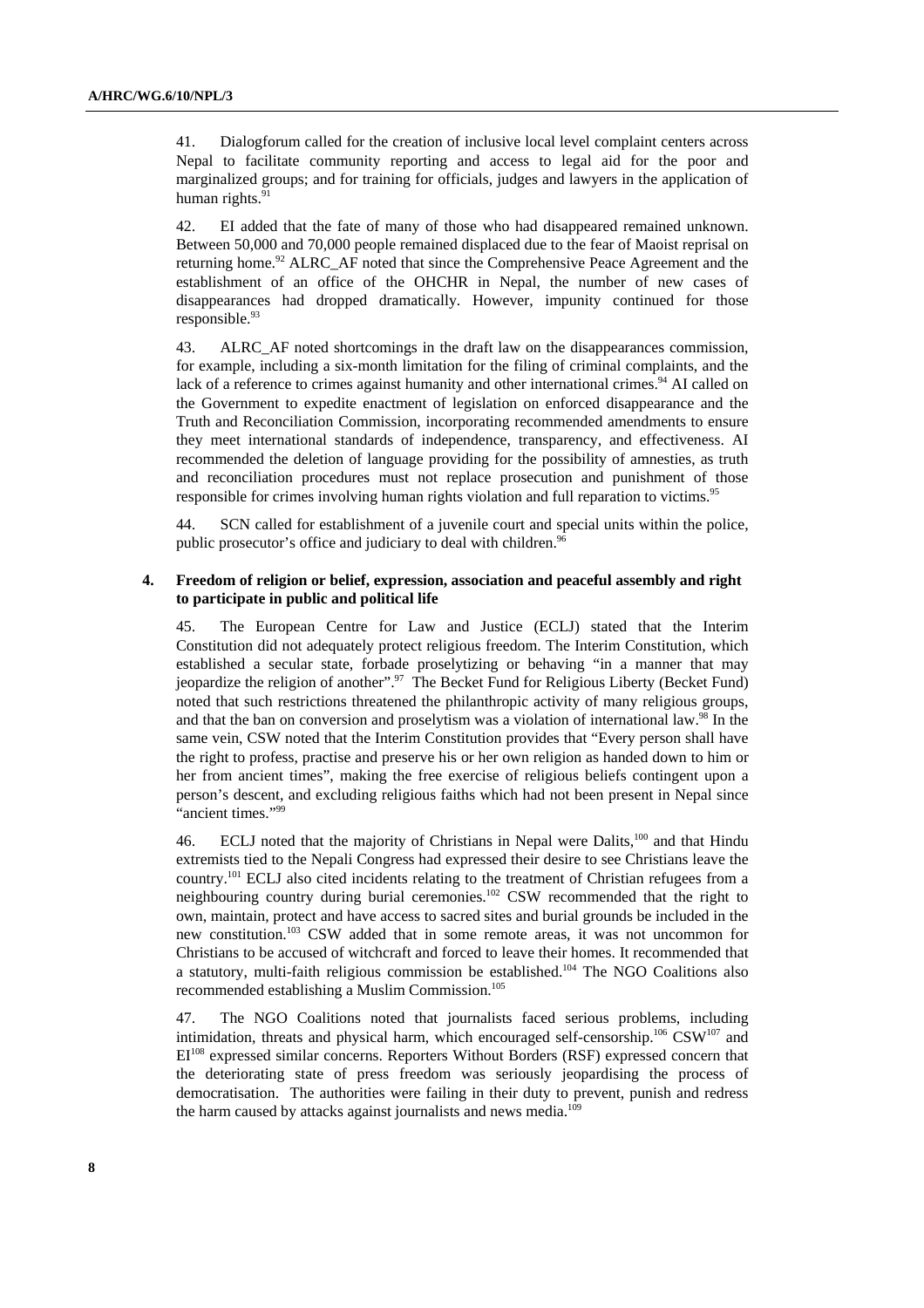48. Dialogforum referred to information indicating that there were 100 cases of physical attacks, threats and harassment against journalists in the first six months of 2009.<sup>110</sup> Article 19 – International Centre Against Censorship (Article19) noted that in the Tarai region especially, journalists and media workers were afraid to operate freely or travel outside the district capitals.111 RSF noted that in the south and east of the country, especially in the Tarai, armed groups terrorised journalists and had murdered the owner of an influential newspaper and radio station in March 2010.<sup>112</sup> Militants often intercepted press vehicles to destroy the newspapers they were carrying.113 Article 19 as well as a number of other organisations also cited the killing of a female journalist in January 2009, a few days after she had named a senior UCPN in a report on extortion.<sup>114</sup>

49. RSF noted that most of the press freedom violations were committed by non-State actors, although cases of police harassment and incidents of pressure exercised by Government officials still occurred.<sup>115</sup> It called on the Government to ensure that attacks against journalists are properly investigated and end impunity.116 Article19 stated that very few perpetrators ever faced justice as political backers gave them protection.<sup>117</sup> RSF called for political parties to publicly proclaim their support for the safety of the media and to adopt measures to put this support into practice.<sup>118</sup>

50. Article19 noted that under the Press and Publications Act 1991, journalists were obliged to obtain government registration, which resulted in a system open to abuse.<sup>119</sup> Regulation of broadcasting was also controlled by the Ministry of Information and Communication, rather than by an independent body.  $120$ 

51. Article19 noted that the Right to Information Act had not been effectively implemented.121 The lack of freely available information had resulted in public bodies becoming more corrupt over the past three years.<sup>122</sup> Article19 also observed that the Constitution and the Right to Information Act 2007 guaranteed the right to freedom of expression and freedom of information only to citizens of Nepal, contrary to international standards.<sup>123</sup>

52. Article19 recommended that the new Constitution, laws and regulations adequately protect the right to freedom of expression in line with international standards.<sup>124</sup> The NGO Coalitions called on the Government to take immediate action to ensure full freedom of expression, association and peaceful assembly, and to take necessary measures to systematically investigate intimidation, threats, physical harm and aggression against journalists.<sup>125</sup>

53. The NGO Coalitions stated that human rights defenders continued to be targeted. Journalists and teachers, lawyers and women's rights defenders had been the most vulnerable. Human rights defenders who challenge impunity by taking up individual cases faced significant threats and intimidation from both the police and members of the community. It called for measures to fully ensure that assaults, attacks, threats, and intimidation against human rights defenders were prevented, and properly investigated and prosecuted.126 Similarly, EI called for ensuring a safe environment for human rights defenders and trade unionists. It also recommended that civil society organizations be involved in the follow up to the UPR process.<sup>127</sup>

54. Article19 noted that the needs of minority and vulnerable groups were often not addressed due to a lack of consultation and an absence of representation within decisionmaking bodies.128 It recommended that the Government continue to mandate representation of minority and vulnerable groups in such bodies to ensure that their voices are heard.129 UNPO called for integration, inclusion and political representation of long-term refugees and displaced people.130 The NGO Coalitions noted that the participation of persons with disabilities in the constitution-making process and in the public sector had yet to be realized.131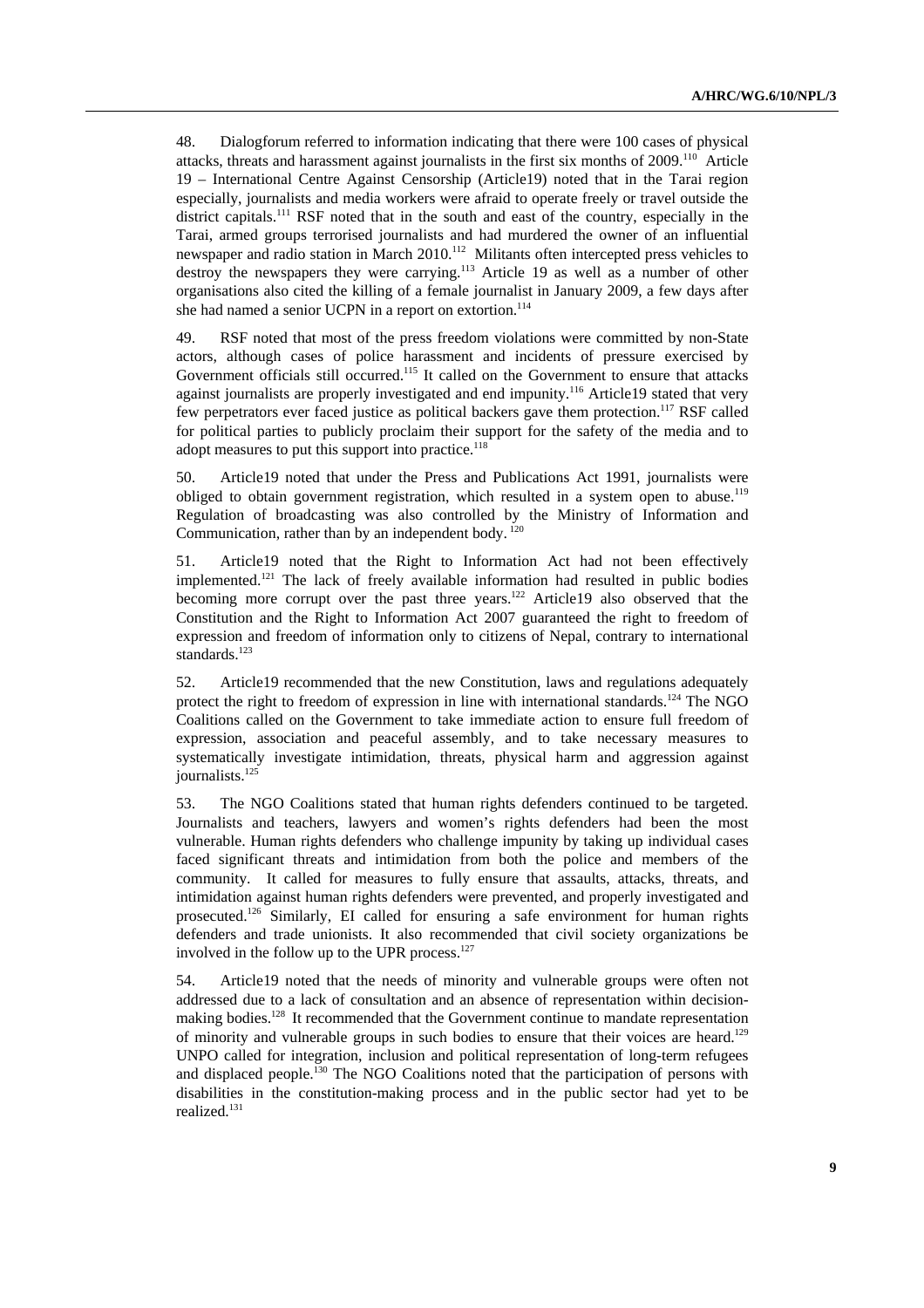55. The National Institutions noted that despite the achievement of 32 percent female representation in the Constituent Assembly, the participation of women in the executive, legislature and judiciary and in political parties was dismal.<sup>132</sup>

#### **5. Right to work and to just and favourable conditions of work**

56. EI noted that although the rights to organize and collectively bargain existed in law, the exercise of these rights was limited in practice. Despite the constitutional rights of public servants to form unions, prevailing laws barred teacher organizations from forming unions.<sup>133</sup>

57. Dialogforum called on the Government to enforce labour rights, such as minimum wage legislation, with special attention to the disparity between men and women as well as traditionally disadvantaged groups.134

#### **6. Right to social security and to an adequate standard of living**

58. National Institutions noted that poverty was a serious challenge and that access to food, healthcare, education, information, housing and employment was limited, particularly for people living in the remote hills and Madheshi communities.<sup>135</sup> The NGO Coalitions remarked that the lack of just, fair and reasonable food distribution had contributed to food shortage as a major rights violation.<sup>136</sup> FIAN observed that, while Nepal had officially committed to ensuring the Right to Food, including through certain provisions in the Constitution as well as ratification of all major international instruments recognizing the Right to Food, in practice the effective realization of the right to adequate food was lacking.<sup>137</sup>

59. Dialogforum noted that the most affected were women and children, indigenous people, Dalits, Muslims, former bonded labourers, and people living with HIV/AIDS.<sup>138</sup>

60. Dialogforum cited positive initiatives by the Government, such as the inclusion provisions on food sovereignty and land reform in the Interim Constitution, but stated that Government strategies to address hunger were not comprehensive.<sup>139</sup> Agricultural policy focused on production, but not accessibility and distribution. Food distribution often did not reach the most vulnerable and lacked transparency and monitoring.<sup>140</sup>

61. The NGO Coalitions called for a strong development framework with affirmative policies for food security and the right to food.<sup>141</sup> Dialogforum called for a national policy and legislative framework for the eradication of hunger.<sup>142</sup>

62. The NGO Coalitions called for a tenancy law to protect the rights of landless people, ensuring adequate budget allocation to provide rehabilitation to landless people, and ensuring genuine land reform policy and programs.<sup>143</sup> Dialogforum recommended formulating an integrated land policy, accelerating the pace of land reform and identifying and restoring traditional land rights of indigenous peoples.<sup>144</sup>

63. The National Institutions noted that frequent strikes, blockades to roads and transport, and forceful closures of schools, hospitals, businesses and other enterprises by various political parties and armed groups had resulted in restrictions on the enjoyment of rights.<sup>145</sup>

64. Regarding the right to health, SCN noted that although basic health care was free, nearly 40 percent of the population lacked access to primary health care, and infant and under-five mortality was high.146 The ICJ noted recent health tragedies such as the diarrhoea epidemic of 2009 represented Nepal's failure to discharge its obligations in respect to the rights to water, food and health.147 It called for steps to ensure that worst affected areas were targeted to receive public health information, sanitation supports and water purification supplies,<sup>148</sup> and sufficient staff.<sup>149</sup> The National Institutions noted that the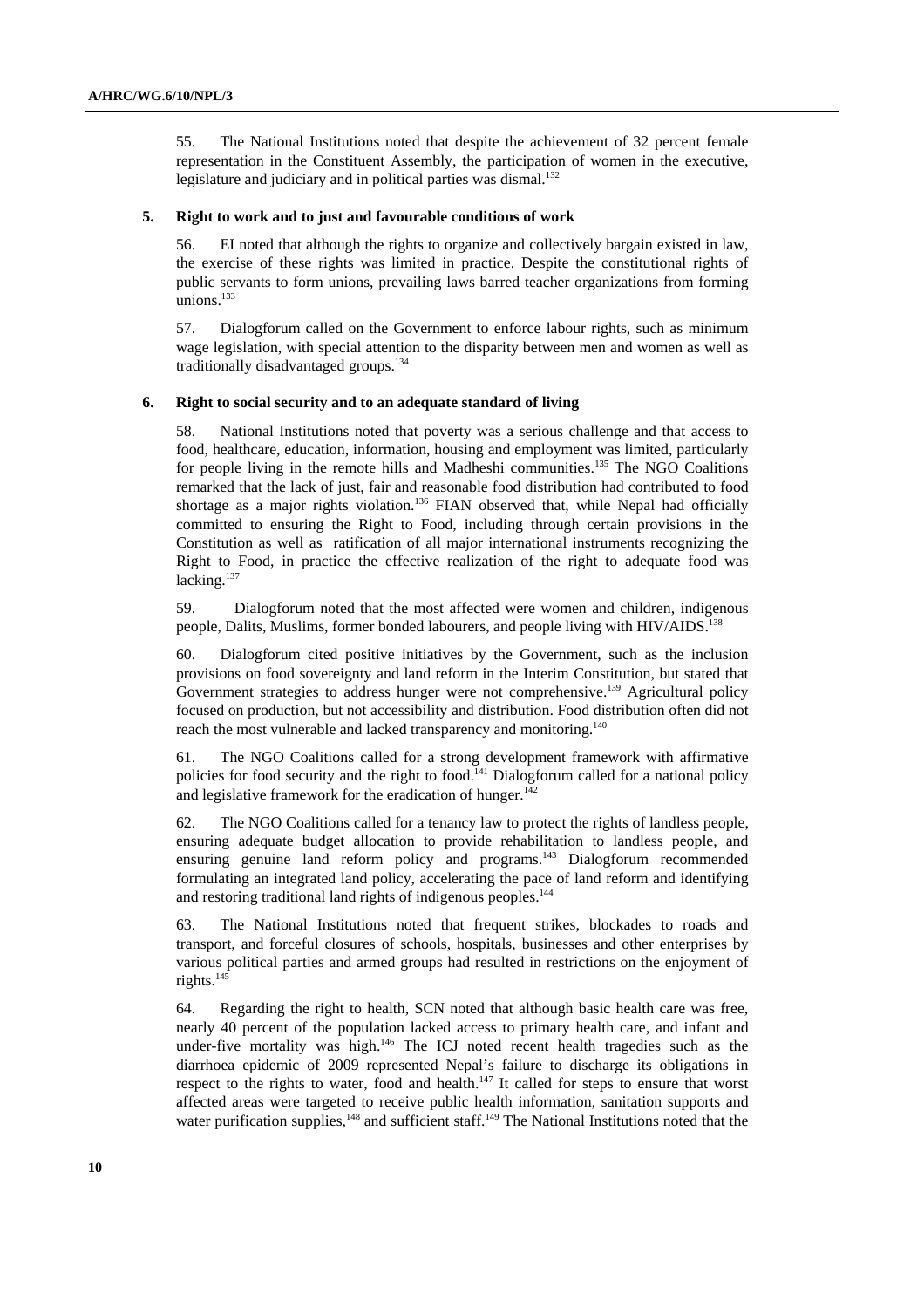NHRC had widely monitored the diarrhoea epidemic of 2009, adding that the victims had come from economically poorer sections of the population, mainly Dalits. The NHRC investigation revealed that supply of contaminated and low quality food grains had been among the major causes of this unfortunate loss. <sup>150</sup>

65. The National Institutions noted that access to health care services for poor people was limited, and that it was also relatively limited for women. Health services had become unaffordable for common people. The National Institutions also drew attention to the very high maternal mortality rate, which was attributed, inter alia, to discrimination in nurturing, inadequate nutritional intake, and poor sanitation and health facilities.<sup>151</sup>

66. The NGO Coalitions recommended proportional distribution of resources, with a comprehensive plan to respond to diarrhea, cholera and epidemics and recognition of the special needs of women, children, Dalits, disabled persons, LGBTI persons and other marginalized groups.152

67. BDS/SRI noted that sexual and gender minorities, which were high-risk groups for contracting HIV/AIDS and other sexually transmitted diseases, were often not welcome in hospitals or health centers.<sup>153</sup> SCN recommended that the Government ensure that HIV and AIDS infected mothers were not denied care of their non-infected children and that mothers were provided with additional help to ensure non-transmission.<sup>154</sup>

68. EI recommended continued efforts to achieve the Millennium Development Goals within the stipulated timeframe and further strengthening of efforts to tackle poverty and enhance access of all persons, especially those living in rural areas, to basic social services such as health and education.<sup>155</sup>

#### **7. Right to education**

69. The National Institutions noted that literacy rates differed between men and women and that it was particularly low among disadvantaged communities, including Dalits and the rural population.156 The National Institutions stated that patriarchal attitudes undermining the equality of men and women and the lack of appropriate policy measures and programs, as well as social prejudices against female education, restrictions on mobility and early marriage resulted in lower literacy for females.<sup>157</sup>

70. The ICJ also noted that girls of school age frequently stayed away from schools which had inadequate sanitation facilities.<sup>158</sup> It called on the Government to take responsibility, with the NHRC, to ensure that schools had adequate sanitary infrastructure for girls and that programmes aimed at protecting the rights of girls were introduced in the curriculum.159

71. EI noted that while there had been some progress in primary-level enrolment, there were often over more than a hundred students per teacher.<sup>160</sup> In 2008, nearly half the children had repeated or dropped out in Grade 1. Only one out of 20 students entering the State education system completed education. EI added that decentralisation of education had led to the concentration of resources in towns and cities.<sup>161</sup> The National Institutions noted that the standard of education is not encouraging, due to a shortage of qualified teachers, educational materials, school infrastructure and ineffective management in Government schools.<sup>162</sup>

72. The NGO Coalitions noted that the free education scheme had failed to attract the common people as there was no easy access to schools in rural areas and as the scheme only covered school fees, but not other costs, such as books, stationary, uniforms and food. It called for further measures to eliminate the prevailing disparity between girls and boys, and between urban and rural area.<sup>163</sup> The NGO Coalitions recommended ensuring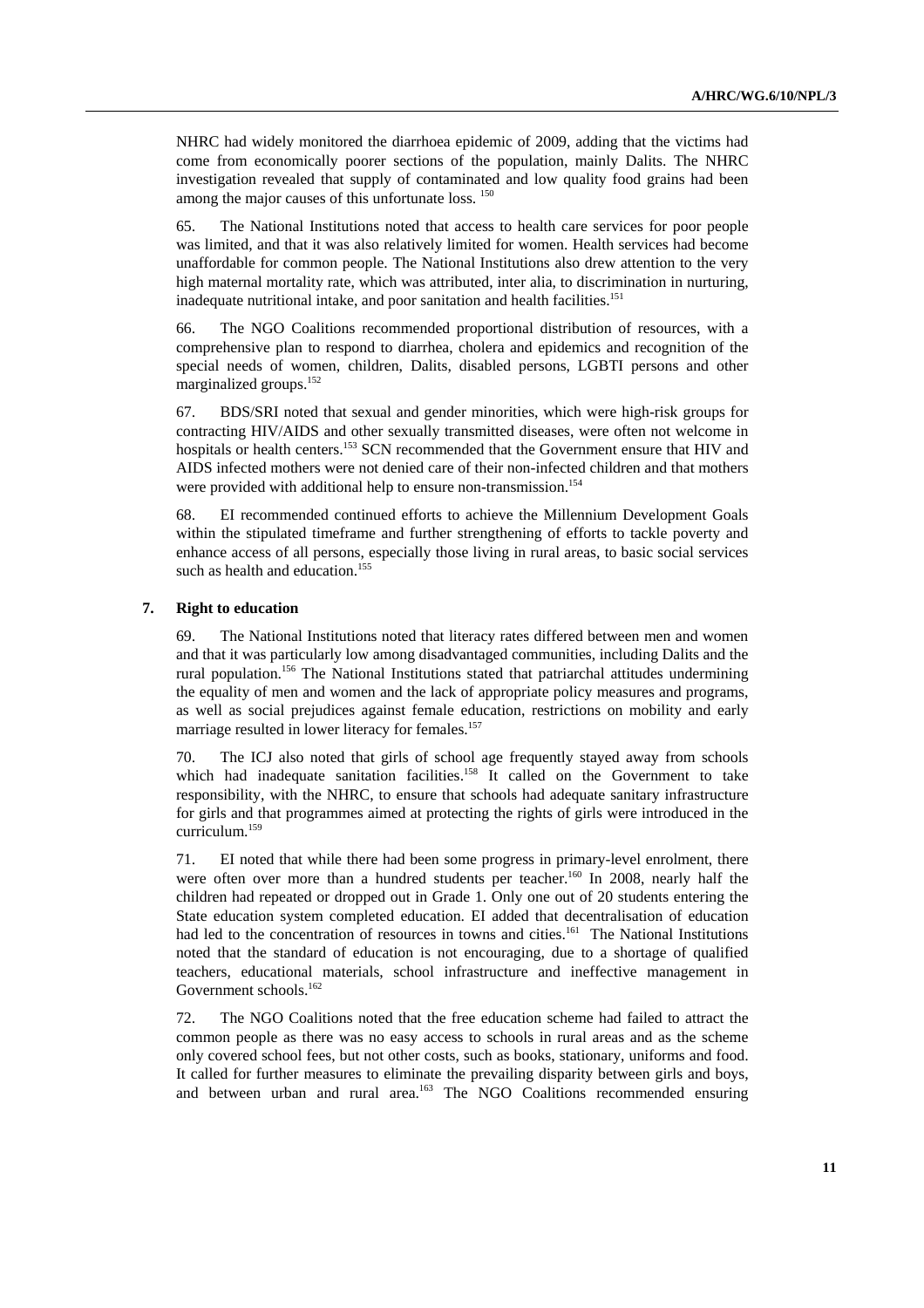accessible and free education, while preventing discrimination in schools against children with disabilities, children with HIV/AIDS and Dalit children.<sup>164</sup>

#### **8. Minorities and indigenous peoples**

73. The NGO Coalitions noted that the Government officially recognized 59 groups of indigenous peoples, while many others were left out of the official schedule. As a result of discriminatory laws and practices, indigenous peoples were historically deprived of land and natural resources. Development projects, leasehold and community forest, national parks, and hydro-projects had displaced many indigenous peoples from their ancestral lands and territories. The Coalitions called for tangible measures to recognize and protect the rights of indigenous peoples to own, control, develop and use their ancestral lands, territories and natural resources. Free Prior Informed Consent should be obtained from indigenous peoples prior to executing any development project or undertaking any other activity which materially affects their lives.<sup>165</sup>

74. The NGO Coalitions also called for urgent implementation of ILO Convention No. 169 and the United Nations Declaration on the Rights of Indigenous Peoples, and for changing existing laws and policies to give due recognition to indigenous peoples' traditions, customs and land tenure systems. The Government should consider with urgency implementing the recommendations of the Special Rapporteur and the concluding observations of the Committee on the Elimination of Racial Discrimination, and take steps to ensure the participation of indigenous peoples in the constitution-making process.<sup>166</sup> The NGO Coalitions also called on the Government to ensure the rights of indigenous peoples to maintain and develop their language, distinct cultures and religions.<sup>167</sup>

75. The NGO Coalitions stated that, owing to differences in literacy rates, land ownership status, occupation, language, and educational status, indigenous women experienced a different level of social exclusion compared to non-indigenous women. It called on the Government to ensure proportional participation of indigenous women<sup>168</sup> at all decision-making levels.

#### **9. Migrants, refugees and asylum-seekers**

76. UNPO noted that there were 120,000 registered refugees in Nepal.<sup>169</sup> UNPO recommended alterations to the draft constitution to ensure protection of refugees, particularly with regards to their legal rights and ability to access basic standards of living within Nepal.<sup>170</sup>

77. The International Campaign for Tibet (ICT) expressed concern at the failure of authorities to issue refugee identity certificates to all refugees who met the criteria set by the Government. Thousands of eligible refugees had been waiting for years for processing of the certificates to resume. ICT called for durable solutions for long-staying refugees.<sup>171</sup> ICT expressed concern at the practice of pre-emptive detentions and the wide-scale use of security forces used to intimidate Tibetans residing in Nepal and called on Nepali officials to ensure the fair treatment of Tibetans under Nepali law.<sup>1</sup>

78. ICT urged Nepal to uphold the principle of non-refoulement by taking adequate policy and administrative steps, including written policy instruction to immigration officials and border police, and training of Nepali police, security forces and immigration authorities about proper procedures and international human rights norms.<sup>173</sup>

79. SCN recommended ensuring that children of refugees and asylum-seekers born in Nepal were issued with birth certificates,<sup>174</sup> and that children of internally displaced persons, refugees, asylum-seekers and their families enjoyed their right to health, education and birth registration, without prejudice and discrimination.<sup>175</sup>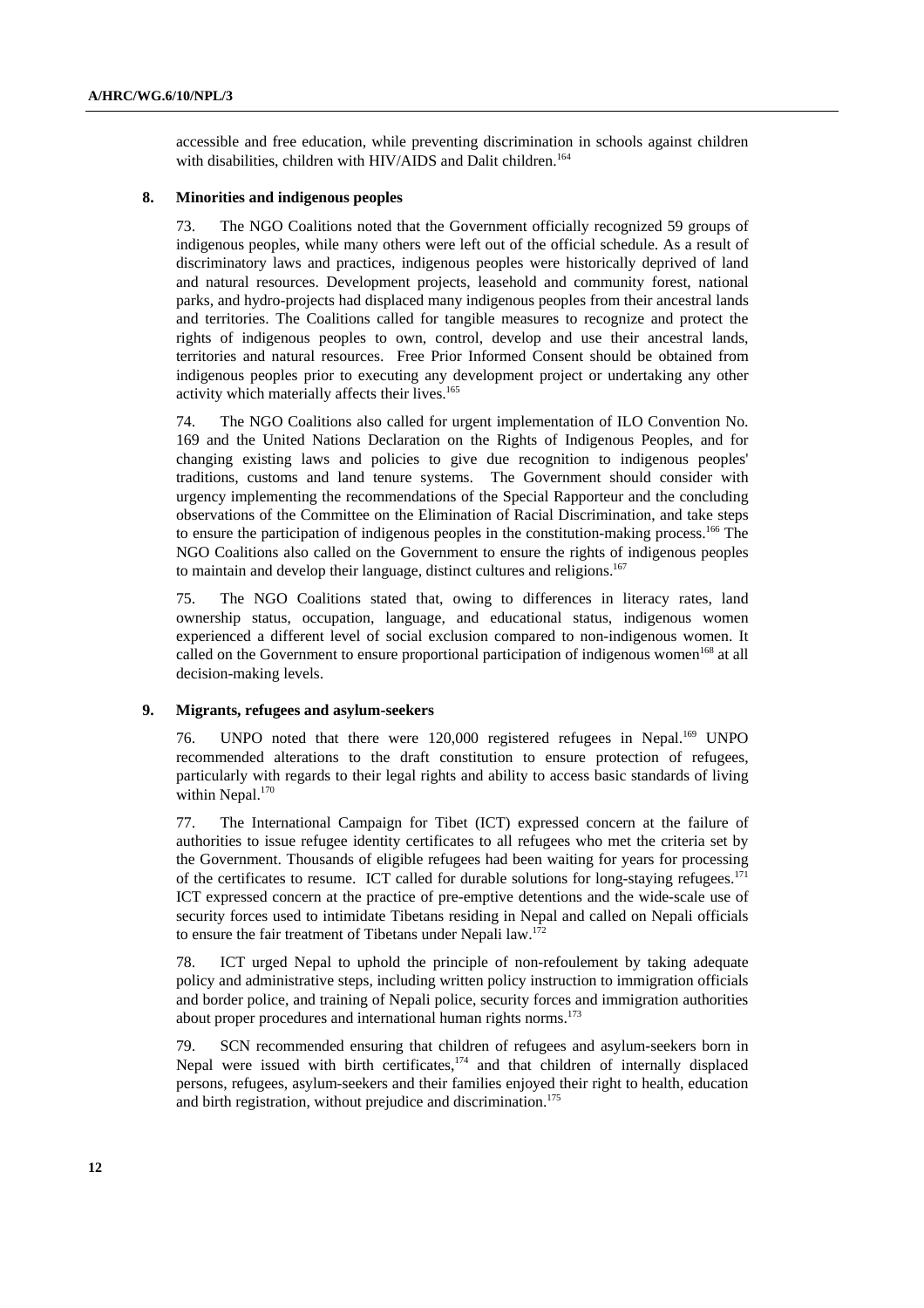#### **10. Internally displaced persons**

80. Recalling that hundreds of thousands of people had been displaced during the armed conflict, the National Institutions noted that a number of them were still unable to return due to security reasons. Victims of displacement were not provided with adequate rehabilitation related support such as housing, food, healthcare and schooling of children. The majority of displaced persons did not receive compensation for damages to their properties.<sup>176</sup> The National Institutions stated that the ongoing civil disturbance in the Terai and the eastern hills in particular had also created internal displacement.<sup>177</sup>

### **11. Right to development**

81. Dialogforum called on the Government to implement the right to development.<sup>178</sup>

# **III. Achievements, best practices, challenges and constraints**

82. ECPAT noted that cooperation between the Government and NGOs was well established and instrumental with regard to child protection. It cited an innovative Youth Participation Programme led by child survivors of sexual exploitation that had opened channels for Government institutions and bodies to engage substantively and hear the observations and recommendations of affected children on action needed to combat sexual crimes against them. It called for such initiatives to be extended with Government support.<sup>179</sup>

# **IV. Key national priorities, initiatives and commitments**

N/A

# **V. Capacity-building and technical assistance**

83. The National Institutions noted that international cooperation had significantly contributed to the protection and promotion of human rights in Nepal. OHCHR collaboration had helped in strengthening the human rights system, and cooperation from the United Nations system and the United Nations Development Program in particular had contributed to strengthening the capacity of the NHRC. The support of donor governments and international NGOs had also played an important role.<sup>180</sup> Technical support from the international community to strengthen human rights protection measures would be an asset. Support in developing indicators for various aspects of human rights would be necessary in order to use human rights monitoring tools. Training would help strengthen the capacity of human rights defenders.<sup>181</sup>

84. UNPO noted that refugees were not included into poverty reduction strategies and development projects by donors. The Government of Nepal should be encouraged to work within UNHCR strategies to develop capabilities to provide refugees within their territories with basic amenities, social services, aid and education, as durable solutions to long term refugee situations. <sup>182</sup>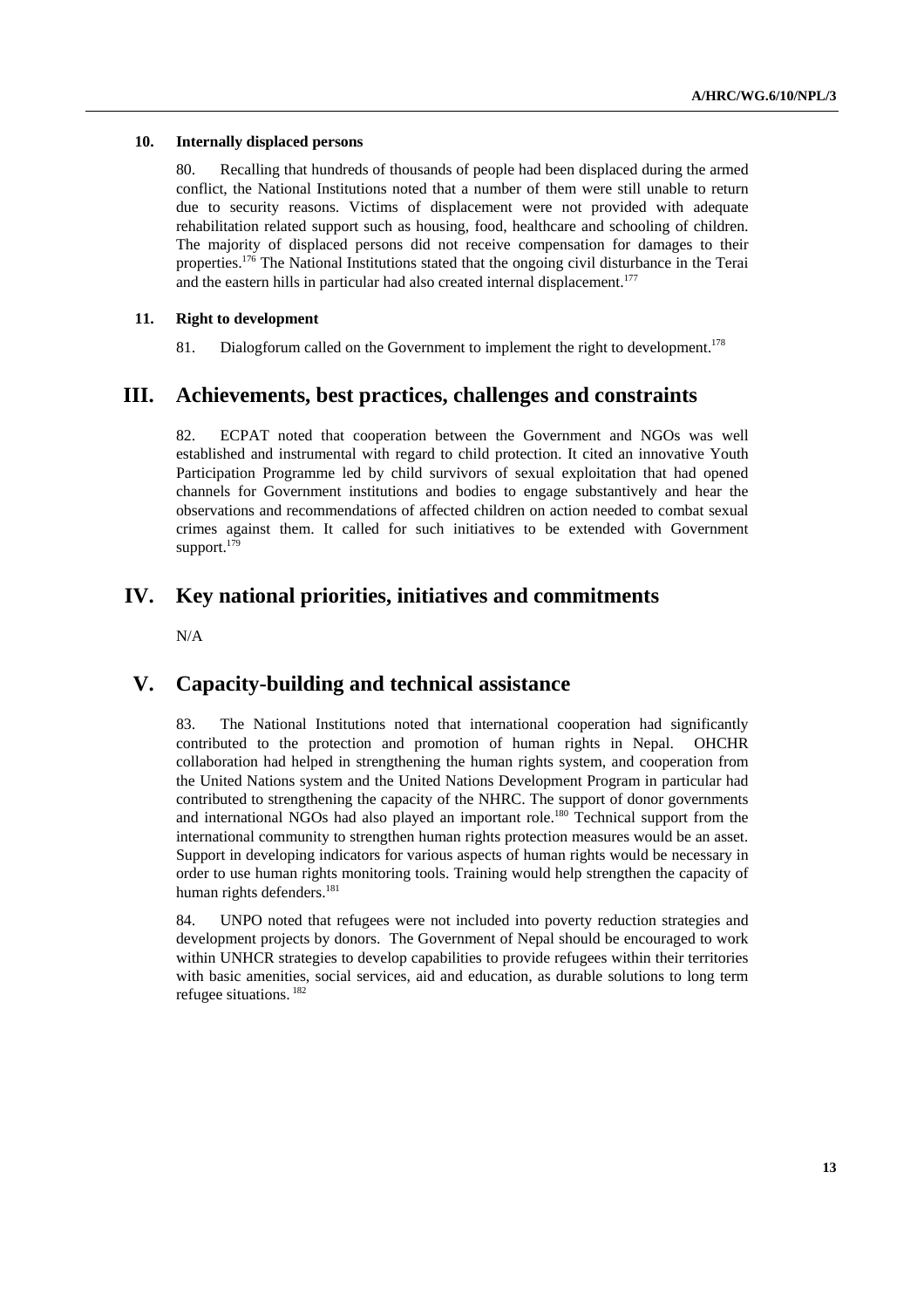## *Notes*

 $1$  The stakeholders listed below have contributed information for this summary; the full texts of all original submissions are available at: www.ohchr.org. (One asterisk denotes a non-governmental organization in consultative status with the Economic and Social Council. Two asterisks denote a national human rights institution with "A" status)

| Civil society                     |                                                                                                  |
|-----------------------------------|--------------------------------------------------------------------------------------------------|
| AI                                | Amnesty International <sup>*</sup> , London, UK                                                  |
| ALRC_AF                           | The Asian Legal Resource Centre <sup>*</sup> , Hong Kong, China and the Advocacy<br>Forum, Nepal |
| Article19                         | Article 19 - International Centre Against Censorship <sup>*</sup> , London, UK                   |
| <b>BDS</b>                        | Blue Diamond Society, Kathmandu, Nepal                                                           |
| <b>Becket Fund</b>                | The Becket Fund for Religious Liberty <sup>*</sup> , Washington, USA                             |
| <b>BICE</b>                       | The International Catholic Child Bureau*, Paris, France                                          |
| <b>CSW</b>                        | Christian Solidarity Worldwide, Surrey, UK                                                       |
| Dialogforum                       | Joint Submission by member organizations of Nepal Dialogforum für                                |
|                                   | Frieden und Menschenrechte (Dialogue-Forum for the Promotion of Peace                            |
|                                   | and Human Rights in Nepal), Germany                                                              |
| <b>ECLJ</b>                       | European Centre for Law and Justice <sup>*</sup> , Strasbourg, France                            |
| <b>ECPAT</b>                      | ECPAT International <sup>*</sup> , Bangkok, Thailand                                             |
| EI                                | Education International <sup>*</sup> , Brussels, Belgium                                         |
| <b>FIAN</b>                       | Food-first Information and Action Network*                                                       |
| <b>GIEACPC</b>                    | Global Initiative to End All Corporal Punishment of Children                                     |
| ICJ                               | International Commission of Jurists <sup>*</sup> , Geneva, Switzerland                           |
| <b>ICT</b>                        | International Campaign for Tibet, Washington, USA                                                |
| <b>JC</b>                         | Jubilee Campaign <sup>*</sup> , Fairfax, USA                                                     |
| <b>NGO Coalitions</b>             | Joint Submission by Nepal NGO Coalition for UPR (NNC-UPR),                                       |
|                                   | National Women Coalition, Human Rights Treaty Monitoring                                         |
|                                   | Coordination Committee (HRTMCC) and Durban Review Conference                                     |
|                                   | Follow-up Committee Nepal, representing together 238 civil society<br>organizations              |
| <b>RSF</b>                        | Reporters Without Borders <sup>*</sup> , Paris, France                                           |
| <b>SCN</b>                        | Save the Children Nepal, part of International Save the Children                                 |
|                                   | Alliance®, London, UK                                                                            |
| <b>UNPO</b>                       | The Unrepresented Nations and Peoples Organization, The Hague, The                               |
|                                   | <b>Netherlands</b>                                                                               |
| National human rights institution |                                                                                                  |
| National Institutions             | Joint Submission by the National Human Rights Commission** (NHRC),                               |
|                                   | theNational Women Commission (NWC) and the National Dalit                                        |

Commission (NDC)<br><sup>2</sup> NGO Coolitions, pers  $\overline{H}$ ,  $\Lambda$ , See also SCN pers

<sup>2</sup> NGO Coalitions, para II. A., See also SCN, para I.1, and NIs, para 72.  $\frac{3}{2}$  See e.g. PICE n. 2.

<sup>3</sup> See e.g. BICE, p. 2.<br><sup>4</sup> EI, recommendation 2.

 $5$  SCN, para. I.1.

6 UNPO, para. D. "On Constitutional and Legal Reform" No 4.

<sup>7</sup> NGO Coalitions, para. II. B.

<sup>9</sup> National Institutions, para 8.

 $^{10}$  CSW, para 6.

<sup>11</sup> NGO Coalitions, para. II. B.

<sup>12</sup> NGO Coalitions, para. II. B.

<sup>13</sup> National Institutions, para. 73.

<sup>14</sup> National Institutions, para. 74.

<sup>8</sup> ALRC\_AF, para 5.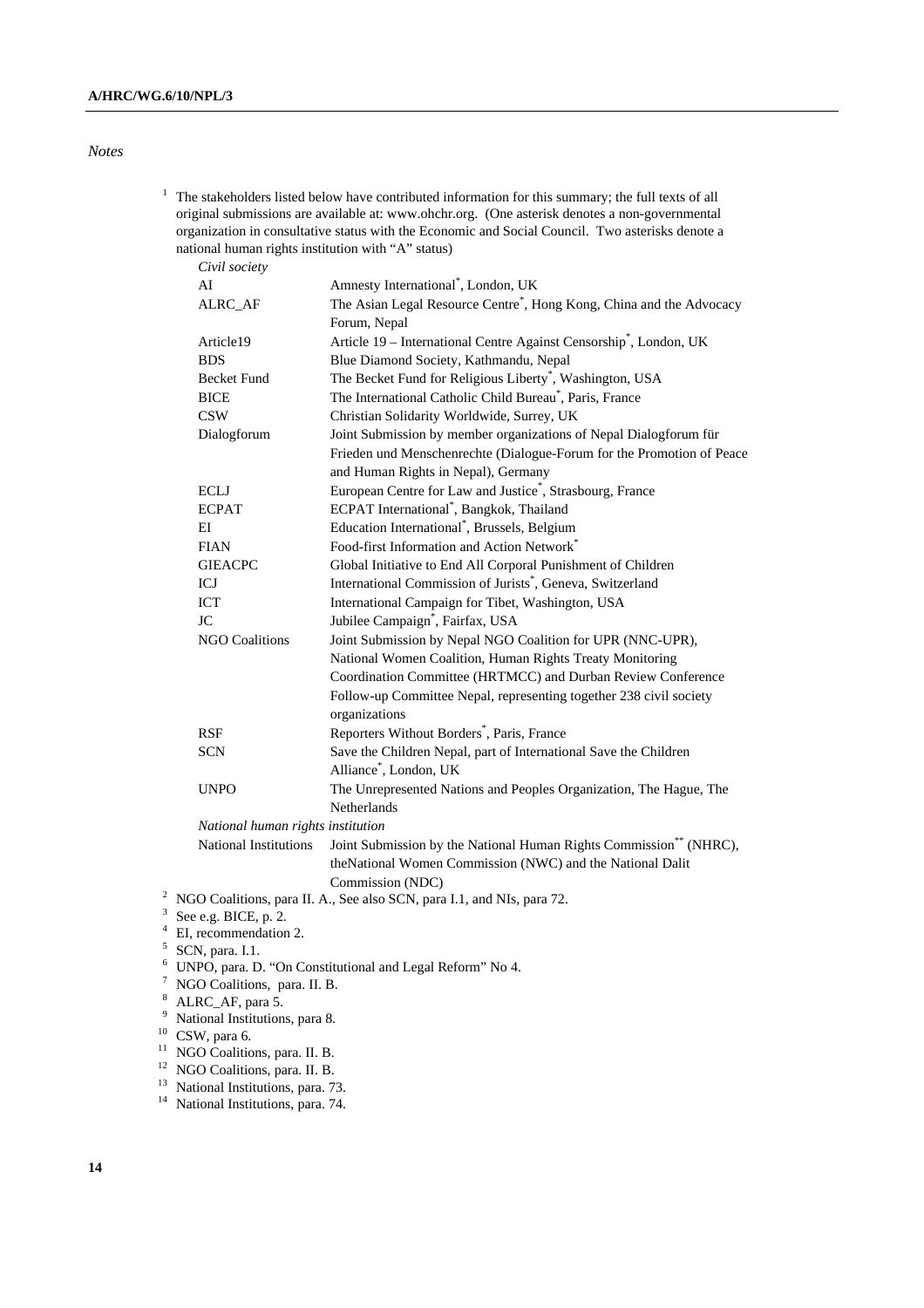- <sup>15</sup> NGO Coalitions, para II. B., See also UNPO, para. D. "On Constitutional and Legal Reform" No 3.<br><sup>16</sup> National Institutions, para. 75.
- 
- 17 ECPAT, para. 6.
- 18 SCN, para. I.2.
- 19 SCN, para. I.3
- <sup>20</sup> National Institutions, para. 36.
- $21$  SCN, para. I.4.
- $22$  ALRC\_AF, para. 6.
- 23 Dialogforum, para. 6.
- $24$  ICJ p. 1.
- $^{25}$  ICJ p. 4.
- <sup>26</sup> NGO Coalitions, para. II. C., See also Dialogforum, para. 4 and AI, para. C., p. 7, "Discrimination". <br><sup>27</sup> SCN, para. II.1.
- 
- <sup>28</sup> NGO Coalitions, para. III. 1. A., See also JC "Religious freedom" para. 5-6. <br><sup>29</sup> National Institutions, para. 50.
- 
- <sup>30</sup> National Institutions, para. 51.
- 
- $31$  Dialogforum, para. 2.<br> $32$  NGO Coalitions, para. III. 1. A., See also JC "Religious freedom" para. 5-6.
- <sup>33</sup> NGO Coalitions, para. III. 7. "Discrimination and unequal treatment", See also National Institutions para. 71.
- 
- $\frac{34}{35}$  National Institutions, para. 44.<br> $\frac{35}{35}$  National Institutions, para. 46, See also ECLJ, p4 and ICJ, p. 7.
- <sup>36</sup> NGO Coalitions, para. III. 7. "Violence against women and domestic violence", See also AI, para. C., p. 6, "Violence. against women and girls", See also EI, para. 14.
- <sup>37</sup> NGO Coalitions, para. III. 7. "Discrimination and unequal treatment", See also National Institutions,
- para. 71 and EI para. 12. 38 NGO Coalitions, para. III. 5.
- $39$  BDS, page 1.
- 40 ALRC\_AF, para. 12, See also Dialogforum, para. 4.
- 41 ALRC\_AF, para. 17, See aso AI, para. C., p. 5, "Extrajudicial and summary executions".<br><sup>42</sup> National Institutions, para. 13, 14.
- 
- 43 NGO Coalitions, para. III. 2. "Systematic practice of torture", See also EI para. 23-26, ALRC\_AF, para. 14, AI, para. C., p. 5, "Torture and other ill-treatment" and National Institutions para. 15. 44 SCN, para. II.8.
- 
- 45 ALRC\_AF, para. 16.
- 
- 46 BDS, page 1.<br><sup>47</sup> NGO Coalitions, para. III. 2. "Rights of Persons deprived with their Liberty",
- <sup>48</sup> NGO Coalitions, para. III. 7. "Violence against women and domestic violence", See also AI, para. C., p. 6, "Violence against women and girls", See also EI, para. 14. 49 ALRC\_AF, para. 20.
- 
- 50 BICE, p. 1.
- 51 See also NGO Coalitions, para. III. 2., p. 4-5.
- 52 SCN, para. II.4.
- 53 NGO Coalitions, para. III. 6.
- 54 ECPAT, para. 1.
- 55 ECPAT, para. 3.1.
- 56 ECPAT, para. 6.
- $57$  SCN, para. II.5, See also NGO Coalitions, JC and BICE p. 4.<br>58 BICE, p. 1.
- 
- 59 BICE, p. 2.
- $60$  BICE, p4.
- <sup>61</sup> JC, "Trafficking in Persons" para. 8.
- 62 JC, "Children's rights" para. 4.
- 63 BICE p. 3.
- <sup>64</sup> National Institutions, para. 41.
- $65$  BICE p3, See also EI para. 13.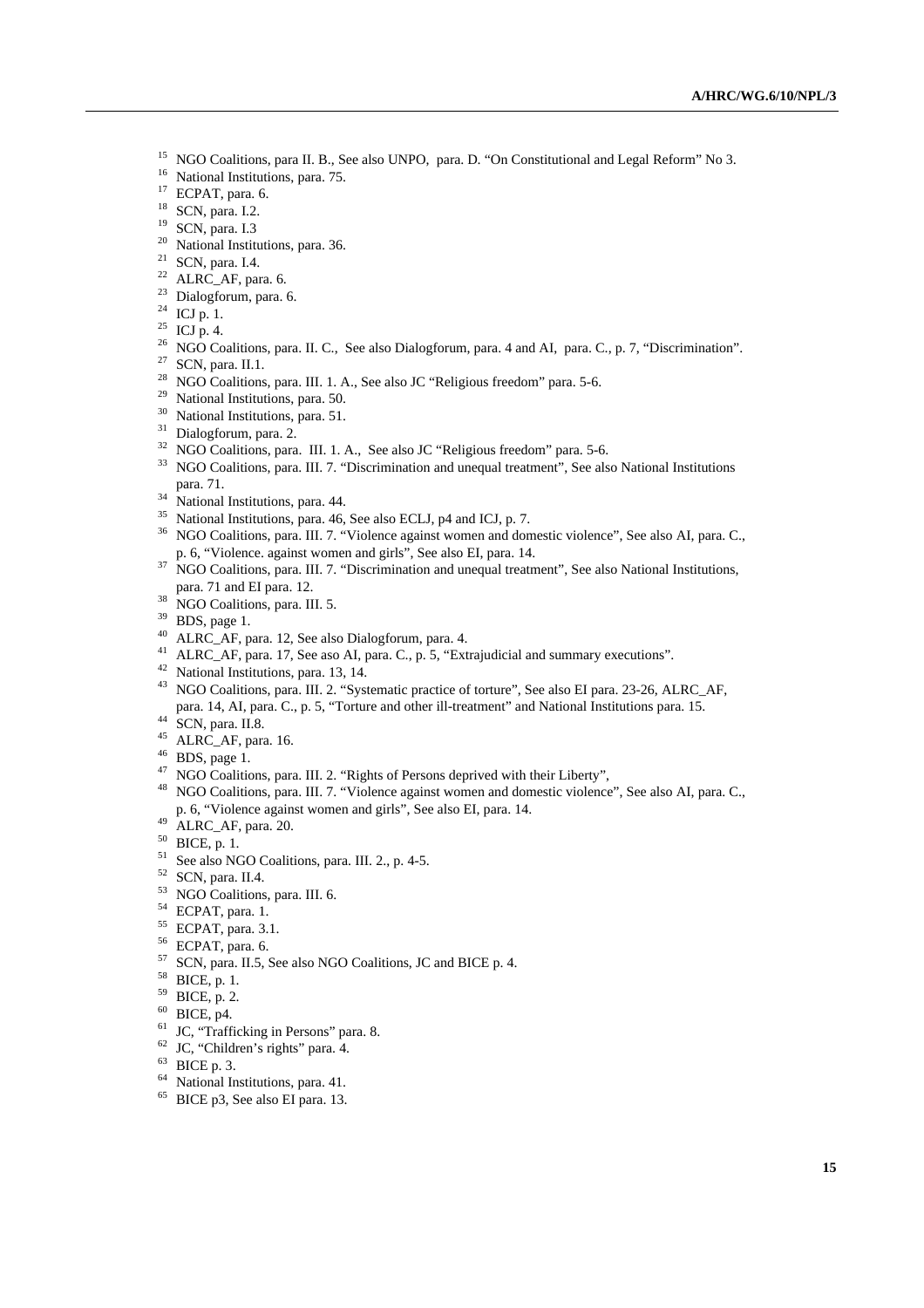- 66 National Institutions, para. 40.
- 67 NGO Coalitions, para. III. 6.
- 68 BICE, p. 1.
- 69 SCN, para. II.6.
- $70$  SCN, para. II.4.
- $71 \text{ JCC}$ , "Summary of Recommendations" para. 4.
- 72 National Institutions, para. 37.
- 73 National Institutions, para. 39.
- $74$  GIEACPC, p. 2.
- 75 NGO Coalitions, para III. 2., p4 See also AI,para. B.
- 
- <sup>76</sup> ALRC\_AF, para. 3.<br><sup>77</sup> NGO Coalitions, para. III. 2., p4-5 See also ALRC\_AF para. 22.
- <sup>78</sup> ALRC\_AF, para. 11, See also AI, para. B., p. 4, "Impunity for human rights violations" and ICJ, p. 1.<br><sup>79</sup> ICJ p. 2.
- 
- 80 National Institutions, para. 69.
- $81$  AI, p. 6.
- $82$  AI, p. 6, See also ICJ p. 3.
- 83 CSW, paras. 26-29.
- $84$  NGO Coalitions, para. III. 2., p. 4-5.
- <sup>85</sup> NGO Coalitions, para. III. 2., "Rule of law and public security".<br><sup>86</sup> JC, "Integrity of the person" para. 6.
- 
- 87 ALRC\_AF, para. 7.
- 88 ALRC\_AF, para. 9.
- 89 National Institutions, para. 22.
- 90 National Institutions, para. 20.
- 91 Dialogforum, para. 6.
- <sup>92</sup> EI, para. 24, See also AI, para. C., p. 6-7, "Enforced disappearances".
- 93 ALRC\_AF, para. 13.
- 94 ALRC\_AF, para. 8, See also ICJ p. 4.
- 95 AI, p. 6.
- <sup>96</sup> SCN, para. II.8.
- $^{97}$  ECLJ, p. 2, See also Becket Fund, para. 2.1 and CSW, para. 14.
- <sup>98</sup> Becket Fund, para 2.1.<br><sup>99</sup> CSW, para. 14.
- 
- 
- 
- 
- 
- 
- 
- <sup>100</sup> ECLJ, p. 3.<br>
<sup>101</sup> ECLJ, p. 4.<br>
<sup>102</sup> ECLJ, p. 4.<br>
<sup>102</sup> ECLJ, p. 4.<br>
<sup>103</sup> CSW, para. 21.<br>
<sup>103</sup> CSW, paras. 18-19.<br>
<sup>103</sup> NGO Coalitions, para. III. 1. C.<br>
<sup>106</sup> NGO Coalitions, para. III. 2. "Freedom of expressio assembly".<br>
<sup>107</sup> CSW, para. 24.<br>
<sup>108</sup> EI, para. 19.<br>
<sup>109</sup> RSF, p. 1.<br>
<sup>110</sup> Dialogforum, para. 5.1.3.<br>
<sup>111</sup> Article19, para. 12.<br>
<sup>112</sup> RSF, p. 1-2.<br>
<sup>113</sup> RSF, p. 2.<br>
<sup>114</sup> RSF, p. 2.<br>
<sup>115</sup> RSF, p. 2.<br>
<sup>116</sup> RSF, p.
- 
- 
- 
- 
- 
- 
- 
- 
- 
- 
- 
- 
- 
-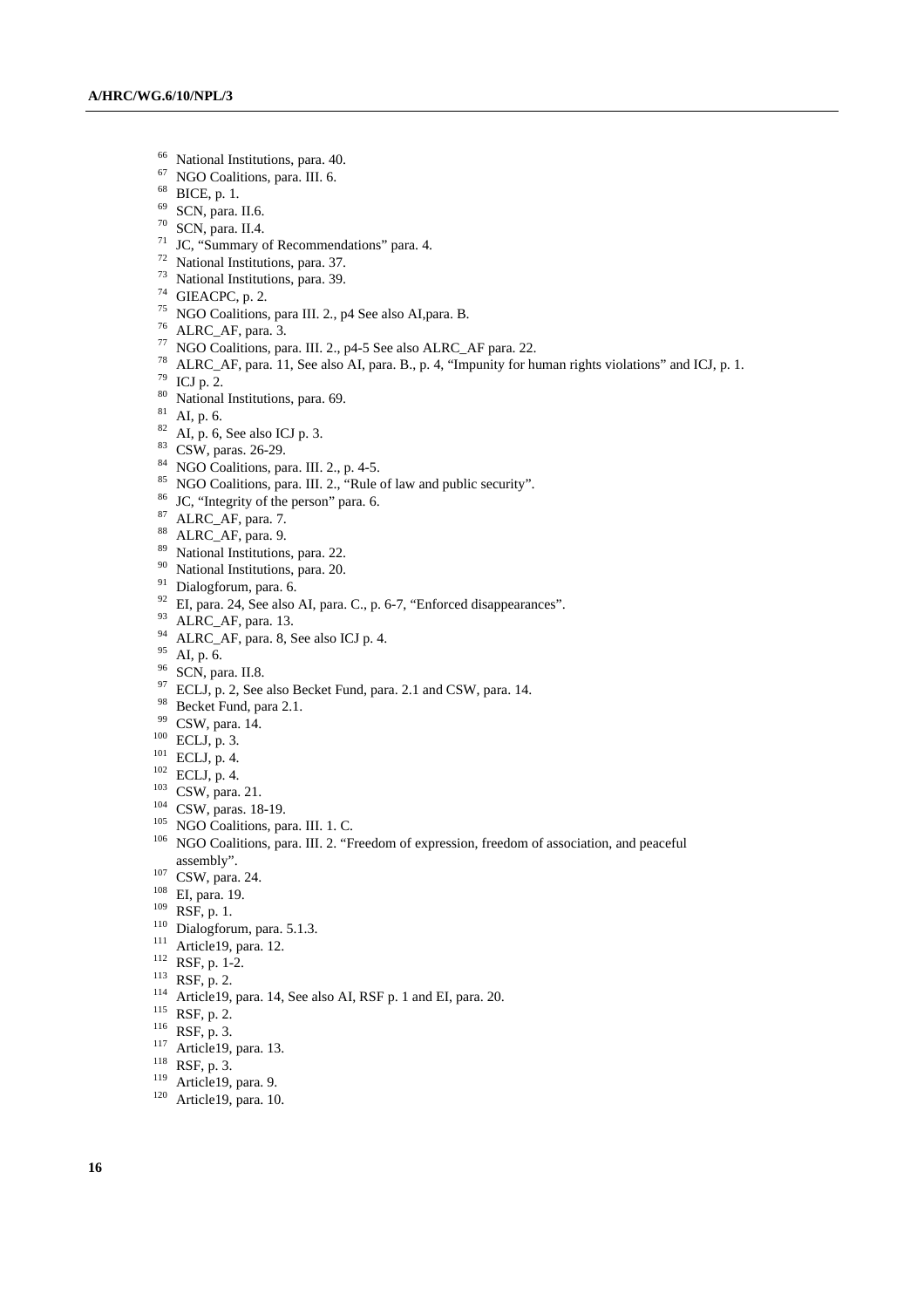- 
- 
- <sup>121</sup> Article19, para. 16, See also RSF p. 3.<br><sup>122</sup> Article19, para. 17.<br><sup>123</sup> Article19, para. 5, See also UNPO para. B. and C. 1. "Freedom of Assembly and Expression".<br><sup>124</sup> Article19, para. 9, See also RSF, p. 3.<br><sup>125</sup>
- 
- assembly".<br><sup>126</sup> NGO Coalitions, para. III. 2. "Human rights defenders" See also ALRC\_AF para. 21 and NEPAL
- Dialogforum, para. 6.<br>
27 EH, recommendation 7.<br>
27 EH, recommendation 7.<br>
28 Article19, para. 9.<br>
28 Article19, para. 9.<br>
28 Article19, para. D.<br>
29 Article19, para. 19.<br>
22 IV. NO Conditions, para. 43.<br>
23 National Inst
- 
- 
- 
- 
- 
- 
- 
- 
- 
- 
- 
- 
- 
- 
- 
- 
- 
- 
- 
- 
- 
- 
- 
- 
- 
- 
- 
- 
- 
- 
- 
- 
- 
- 
- 
- 
- 
- 
- 
- 
- 
- 
- 
- 
- 
- 
- 
-